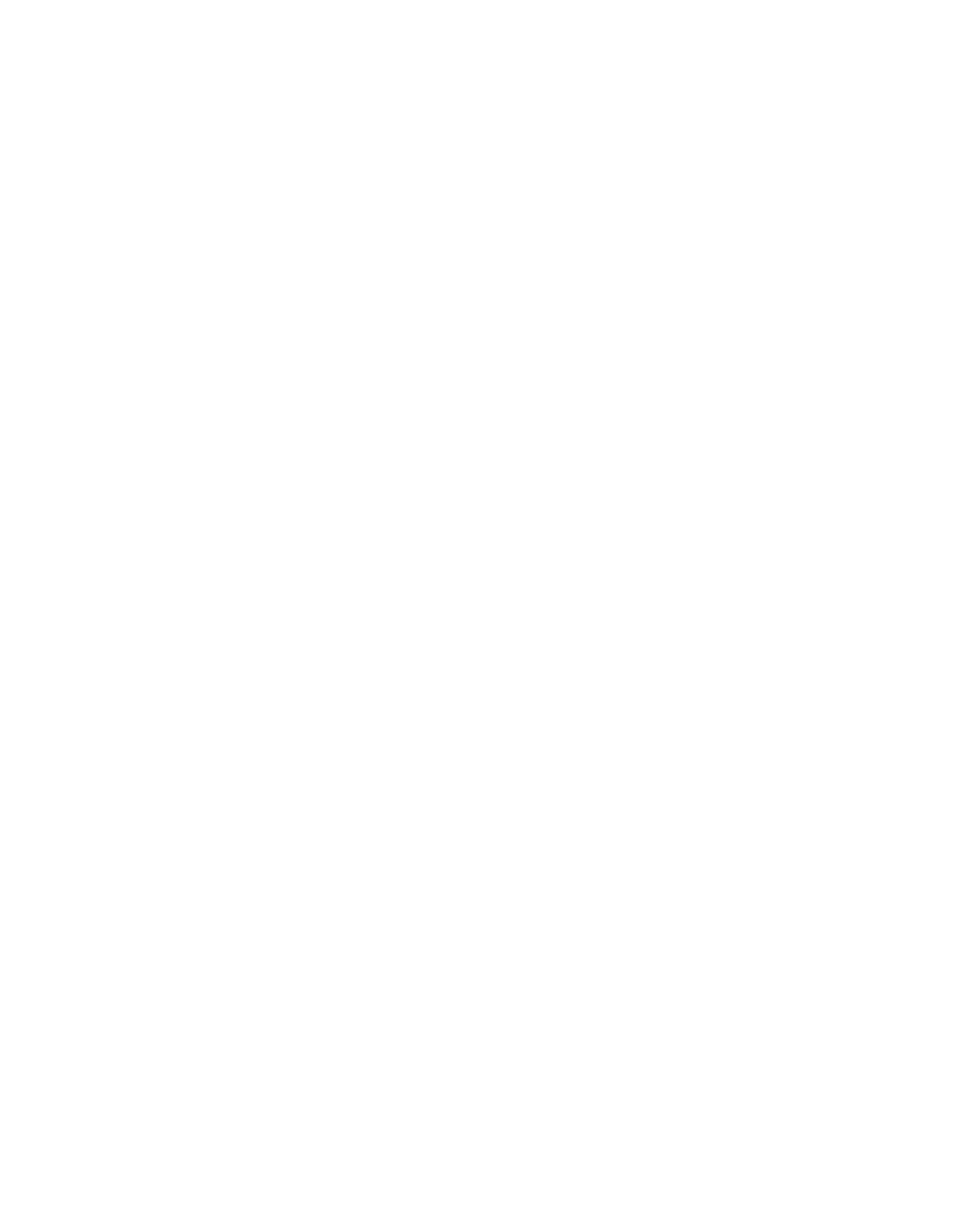KOVAČ v. SERBIA JUDGMENT

#### **In the case of Kovač v. Serbia,**

The European Court of Human Rights (Second Section), sitting as a Committee composed of:

 Pauliine Koskelo, *President,*  Branko Lubarda,

Marko Bošnjak, *judges,*

and Hasan Bakırcı, *Deputy Section Registrar,*

Having regard to:

the application (no. 6673/12) against the Republic of Serbia lodged with the Court under Article 34 of the Convention for the Protection of Human Rights and Fundamental Freedoms ("the Convention") on 15 November 2011 by two Serbian nationals, Mr Mikloš Kovač and Mr Imre Kovač, born in 1967 and 1986, respectively, and living in Ada ("the applicants"), who were represented by Mr V. Juhas Đurić, a lawyer practising in Subotica;

the decision to give notice of the complaint concerning Article 5  $\S$  4 of the Convention to the Serbian Government ("the Government"), represented by their Agent, Ms Z. Jadrijević Mladar, and to declare the remainder of the application inadmissible;

the parties' observations;

Having deliberated in private on 14 December 2021, Delivers the following judgment, which was adopted on that date:

#### SUBJECT MATTER OF THE CASE

1. The application concerns the applicants' complaints, under Article 5 § 4 of the Convention, that the domestic courts did not give them the possibility of replying to the investigating judge's request to extend their pre-trial detention and did not hear them or their representative in person when considering that extension. On 14 January 2010 the applicants were arrested on suspicion of robbery. On the same day the investigating judge of the Subotica High Court opened an investigation in respect of them and ordered their detention for a period of up to one month owing to the risk of their obstructing the course of justice by influencing witnesses who had not yet been examined and the risk of their reoffending since they had already been convicted in the past. Following a request by the investigating judge, on 11 February and 13 April 2010, the Subotica High Court and the Novi Sad Court of Appeal extended the applicants' pre-trial detention for periods of two and three months respectively. In addition to the grounds for detention referred to in the initial detention order, the courts stated that there was also a reasonable suspicion that the applicants had committed a violent crime punishable by more than ten years' imprisonment. The decisions regarding the extensions of the detention were upheld at second instance. On 26 June 2010 the applicants were indicted. The Constitutional Court dismissed their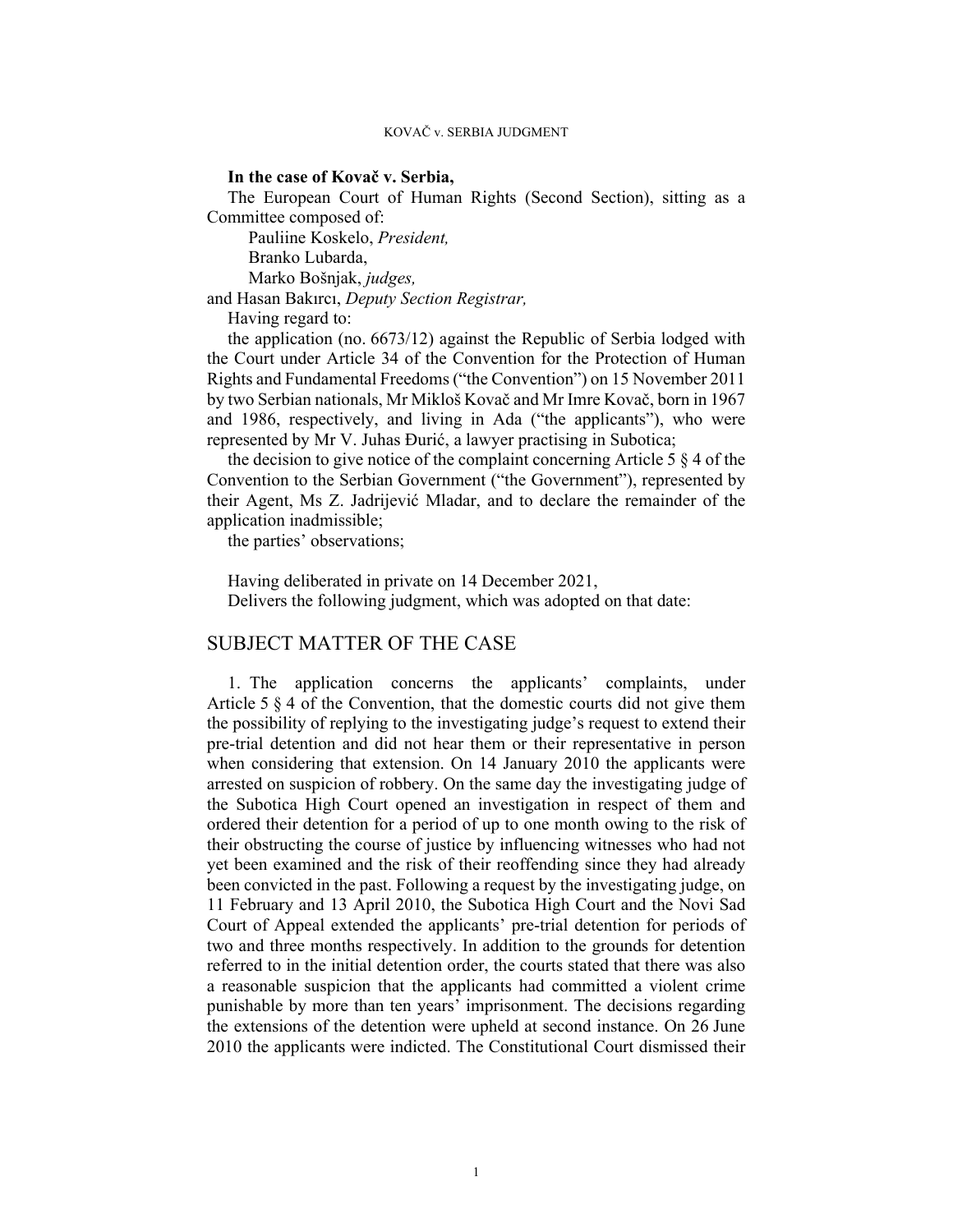subsequent appeal based on their complaints under Article 5 § 4 of the Convention on 13 October 2011.

#### THE COURT'S ASSESSMENT

2. The Court notes that this complaint is not manifestly ill-founded within the meaning of Article 35  $\S$  3 (a) of the Convention or inadmissible on any other ground. It must therefore be declared admissible.

3. The Court finds it unnecessary to consider whether the applicants had an opportunity to comment on the investigating judge's request to extend their pre-trial detention since the proceedings for the judicial review of that detention did not in any event satisfy the requirements of Article 5 § 4 of the Convention for the following reasons.

4. In *Stevan Petrović v. Serbia* (nos. 6097/16 and 28999/19, §§ 153-57, 20 April 2021) the Court found a violation in respect of issues similar to those in the present case.

5. The Court notes that the competent domestic courts at first or second instance did not hear the applicants personally when considering the extension of their pre-trial detention, which lasted throughout the entire period of the judicial investigation for more than five months. Having regard to the relevant general principles summarised in *Stevan Petrović* (ibid., §§ 153-54 and 156), the Court finds that this cannot be considered to have been in compliance with the "reasonable interval" requirement referred to in its own case-law (ibid., with references therein).

6. There has accordingly been a violation of Article 5  $\S$  4 of the Convention.

### APPLICATION OF ARTICLE 41 OF THE CONVENTION

7. The first applicant claimed 3,000 euros (EUR) and the second applicant claimed EUR 4,000 in respect of non-pecuniary damage. They further claimed EUR 1,722 in respect of costs and expenses incurred domestically and EUR 2,870 for those incurred before the Court.

8. The Government contested these claims.

9. The Court considers that the applicants have certainly suffered some non-pecuniary damage. Having regard to the nature of the violation found in the present case and making its assessment on an equitable basis, as required by Article 41 of the Convention, the Court awards the applicants EUR 1,000 each for non-pecuniary damage, plus any tax that may be chargeable on that amount.

10. Having regard to the documents in its possession, the Court considers it reasonable to award EUR 1,000, covering costs and expenses.